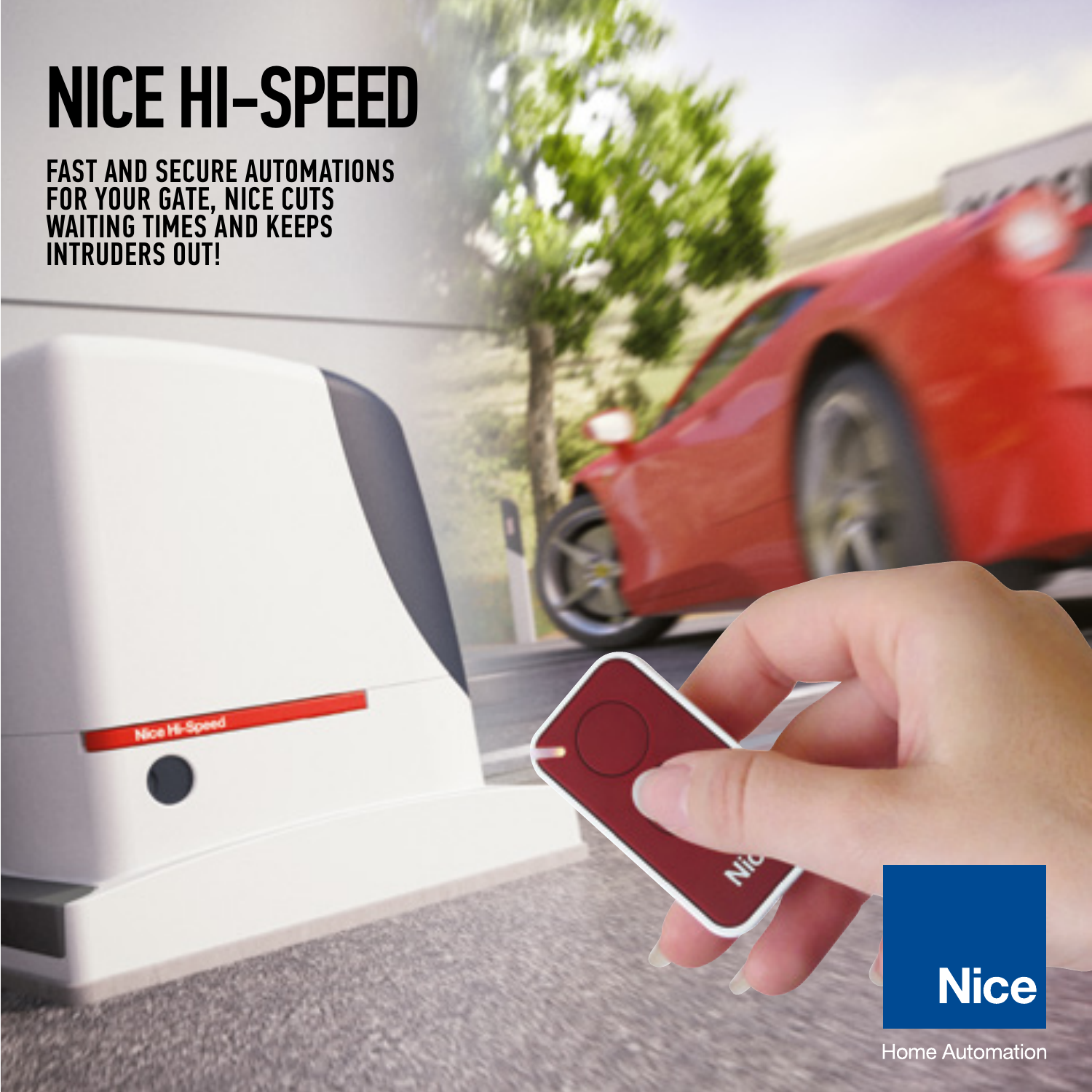

## **NICE** HI-SPEED

### FAST AND SECURE AUTOMATIONS FOR YOUR GATE: NICE CUTS WAITING TIMES AND KEEPS INTRUDERS OUT!









Your gate closes quickly behind you. You are the one who decides who enters your home and you can easily make sure the kids and pets don't get out.

Speed and security

In urban areas with heavy traffic, being able to free the road quickly is practical and safe. With Nice Hi-Speed motors, your gate opens rapidly and you can enter in just a few seconds!

#### Protection for all the family

#### Nice gives you more

Come rain, come sun, by day and by night, you can open the gate with a click without getting out of the car. Nice transmitters are easy to use and you can choose your favourite colour! With Nice, to each his own!

#### For all residential applications

Do you have a sliding or swing gate? Is it small, large, heavy, light? Do you live in a city center or small town? No problem! Nice offers complete automation systems for any residential or commercial application.

No more waiting for the gate to open or close. Nice automations let you free the busy road and enter in a flash, with the gate closing quickly behind you to guarantee total security.

Install a Nice Hi-Speed automation system or renew your existing system and make your daily movements safer and faster.